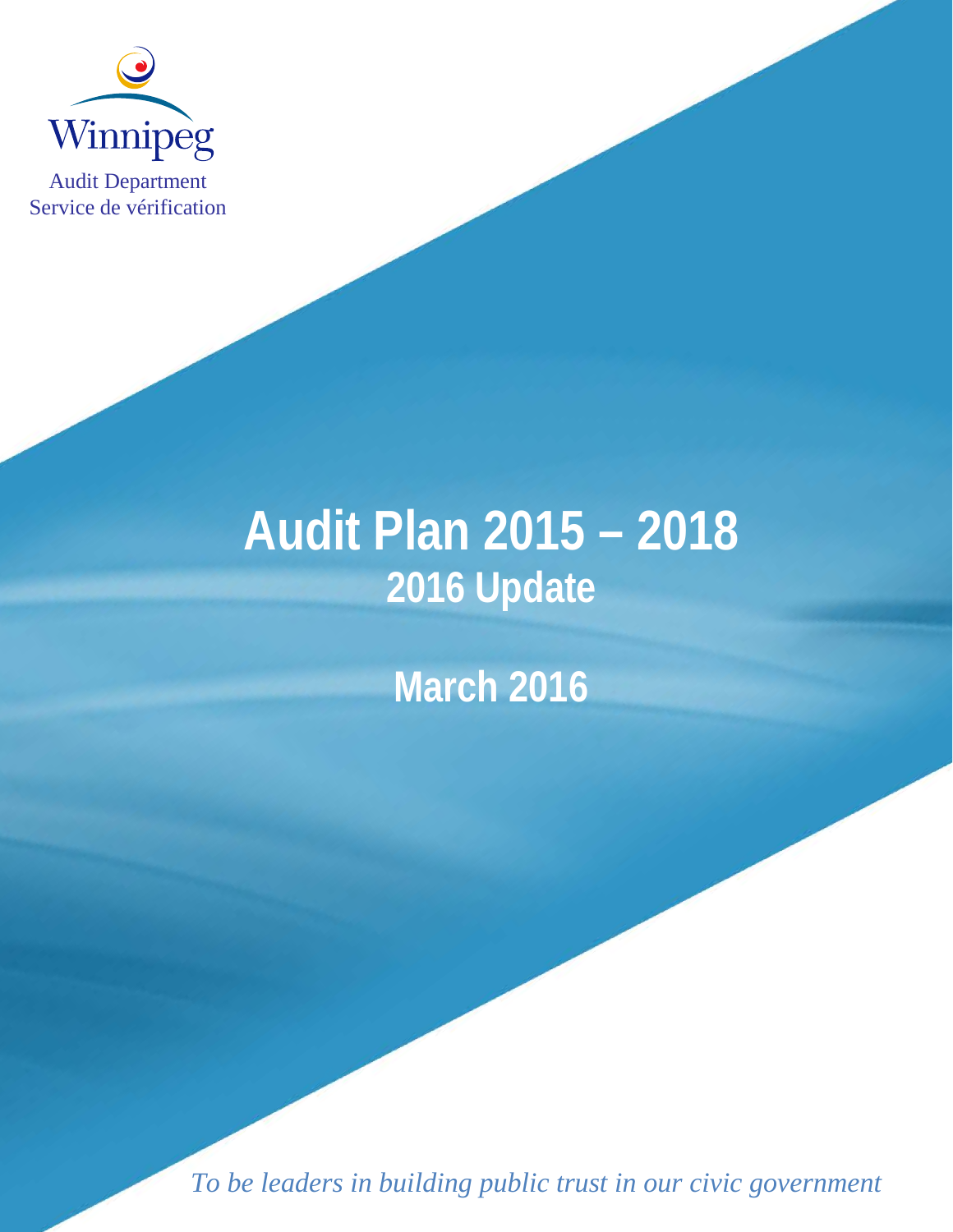## **AUDIT PLAN DEVELOPMENT**

#### *Purpose of an Audit Plan*

The purpose of a formal audit plan is to provide a disciplined approach to the identification of potential audit projects. Formal planning has several benefits:

- It focuses scarce resources on priority or high-risk areas.
- It provides the basis for the involvement of clients and stakeholders in the audit planning process.
- It ensures that all business units (and associated risks) are considered for audit attention during the planning process.
- It serves as a standard against which to measure the performance of the Audit Department.

### *Audit Planning Process*

The Audit Department developed a 2015–2018 Audit Plan that was endorsed by the Audit Committee and approved by Council. The process to develop the four year plan is comprehensive and comprises the following activities:

- identification and classification of auditable entities;
- evaluation of audit entities against standard criteria and risk factors;
- consultation with City Councillors and Senior Administrators;
- update of *Service Risk Profiles*;
- creation of a *Corporate Risk Profile*;
- consideration of resources available and required by project type;
- selection of departmental projects;
- presentation of our proposed Audit Plan to Audit Committee for endorsement; and
- communication of our endorsed Audit Plan to City Council for approval.

The plan is based upon the risks and priorities that exist at a certain point in time. Since we operate in a dynamic environment, organizational risks and priorities constantly change and emerge. The Department updates the Audit Plan annually and changes are reported to Audit Committee each year. The following pages highlight the status of our 2015 projects and the projects proposed for the years 2016-2018.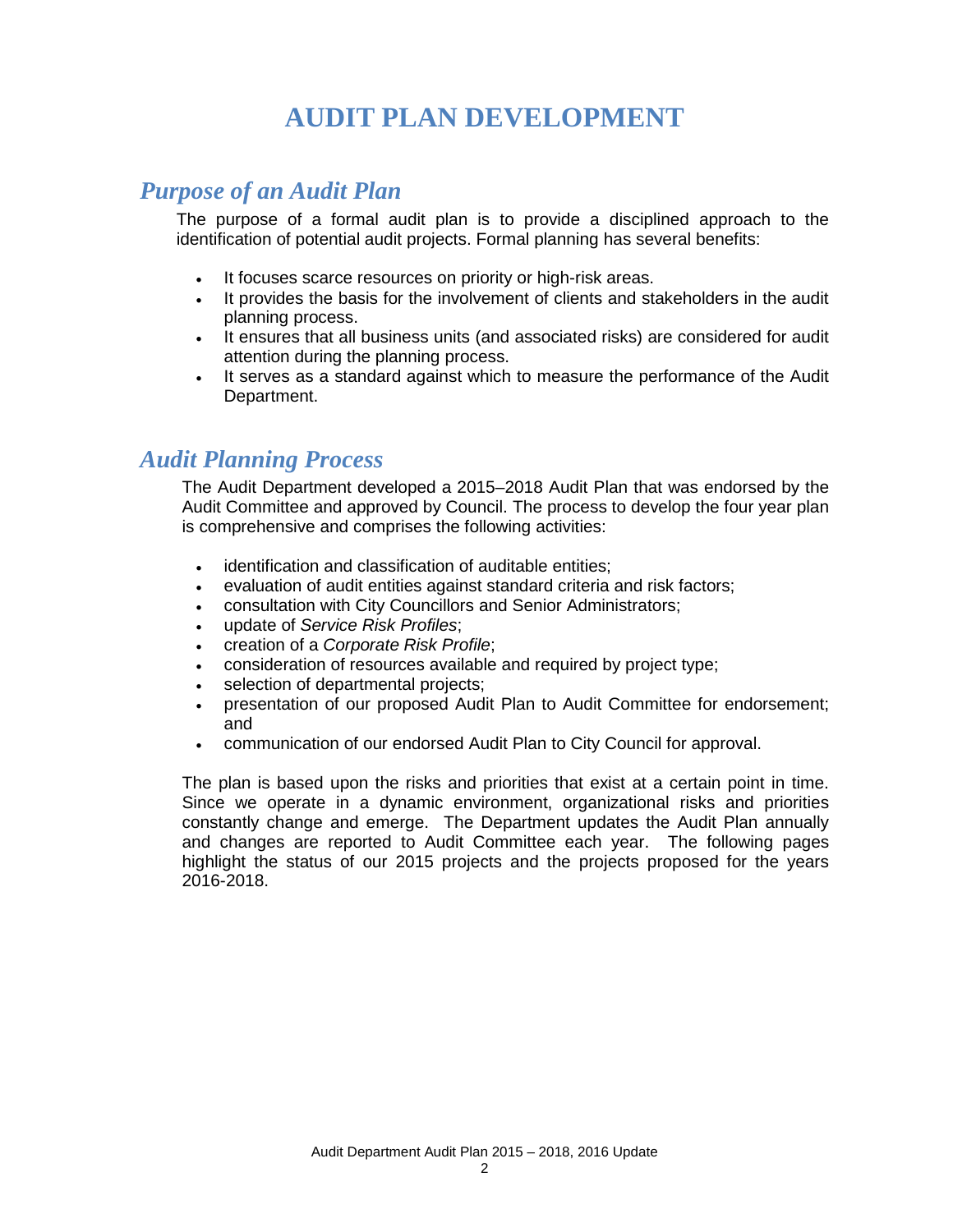| <b>2015 Project Status</b>                           |                                                                                                                                                                                                                                            |                                                                                                                                                                                                                                                       |  |  |  |
|------------------------------------------------------|--------------------------------------------------------------------------------------------------------------------------------------------------------------------------------------------------------------------------------------------|-------------------------------------------------------------------------------------------------------------------------------------------------------------------------------------------------------------------------------------------------------|--|--|--|
|                                                      |                                                                                                                                                                                                                                            |                                                                                                                                                                                                                                                       |  |  |  |
| Name                                                 | Overview                                                                                                                                                                                                                                   | <b>Status</b>                                                                                                                                                                                                                                         |  |  |  |
| Collective<br><b>Agreements Due</b><br>Diligence     | Council policy requires that prior to ratification<br>of an agreement, the City Auditor and the<br>external auditor review the projected costs of<br>collective bargaining agreements reported by<br>the Public Service.                   | Complete.<br>Three Review Engagement Reports<br>submitted in 2015.                                                                                                                                                                                    |  |  |  |
| Councillors'<br>Representation<br>Allowance          | The City Auditor is required to audit the<br>expenditures incurred under the CRA Fund<br>Policy annually to ensure compliance with the<br>policy requirements and principles of the fund.                                                  | Complete.<br>Report submitted to Governance<br>Committee of Council on June 18,<br>2015.                                                                                                                                                              |  |  |  |
| Quarterly Report<br>Card                             | Follow-up on the implementation status of past<br>audit recommendations.                                                                                                                                                                   | Complete.<br>Four report cards submitted in<br>2015.                                                                                                                                                                                                  |  |  |  |
| By-Law<br>Enforcement                                | To assess the efficiency, effectiveness and<br>whether adequate systems, processes,<br>practices and controls are in place for the of the<br><b>Community By-law Enforcement Services</b><br>Division to achieve its goals and objectives. | Complete.<br>Report submitted to Audit<br>Committee on October 21, 2015.                                                                                                                                                                              |  |  |  |
| Capital Project<br><b>Estimates</b>                  | The capital budget estimate documentation<br>supporting a new major capital project is<br>reviewed to confirm it supports the identified<br>estimate class (AACE).                                                                         | Complete.<br>Two Audit reports related to the<br>2016 Capital Budget submitted to<br>Audit Committee on February 23,<br>2016.                                                                                                                         |  |  |  |
| Contract / Vendor<br>Management                      | Review processes to ensure contracts contain<br>adequate provisions for oversight, and that<br>contractors are held accountable for<br>compliance with requirements.                                                                       | Project postponed.<br>Replaced by two projects related to<br>the Pedestrian and Cycling<br>Strategy.                                                                                                                                                  |  |  |  |
| Emergency<br>Mechanical<br>Services Branch -<br>WFPS | To assess the efficiency, effectiveness and<br>whether adequate systems, processes,<br>practices, and controls are in place for the<br>branch to achieve its goals and objectives.                                                         | Complete.<br>Report expected to be presented to<br>Audit Committee by Q3 - 2016.                                                                                                                                                                      |  |  |  |
| <b>Ethics</b><br>Commissioner                        | Report to identify possible options for the<br>mandate, model and the financial resources<br>required for the operation of an Ethics<br>Commissioner. A report is to be developed<br>cooperatively with City Clerks.                       | Complete.<br>Report submitted by City Clerks to<br>Executive Policy Committee on<br>January 6, 2016.                                                                                                                                                  |  |  |  |
| Independent<br>Fairness<br>Commissioner              | Report to identify possible options for the<br>mandate, model and the financial resources<br>required for the implementation and operation<br>of an Independent Fairness Commissioner role.                                                | Report submitted to Audit<br>Committee on June 24, 2015.<br>Recruitment process conducted, but<br>did not identify a suitably qualified<br>candidate.<br>New report detailing revised<br>model/mandate/cost expected to be<br>presented in Q3 - 2016. |  |  |  |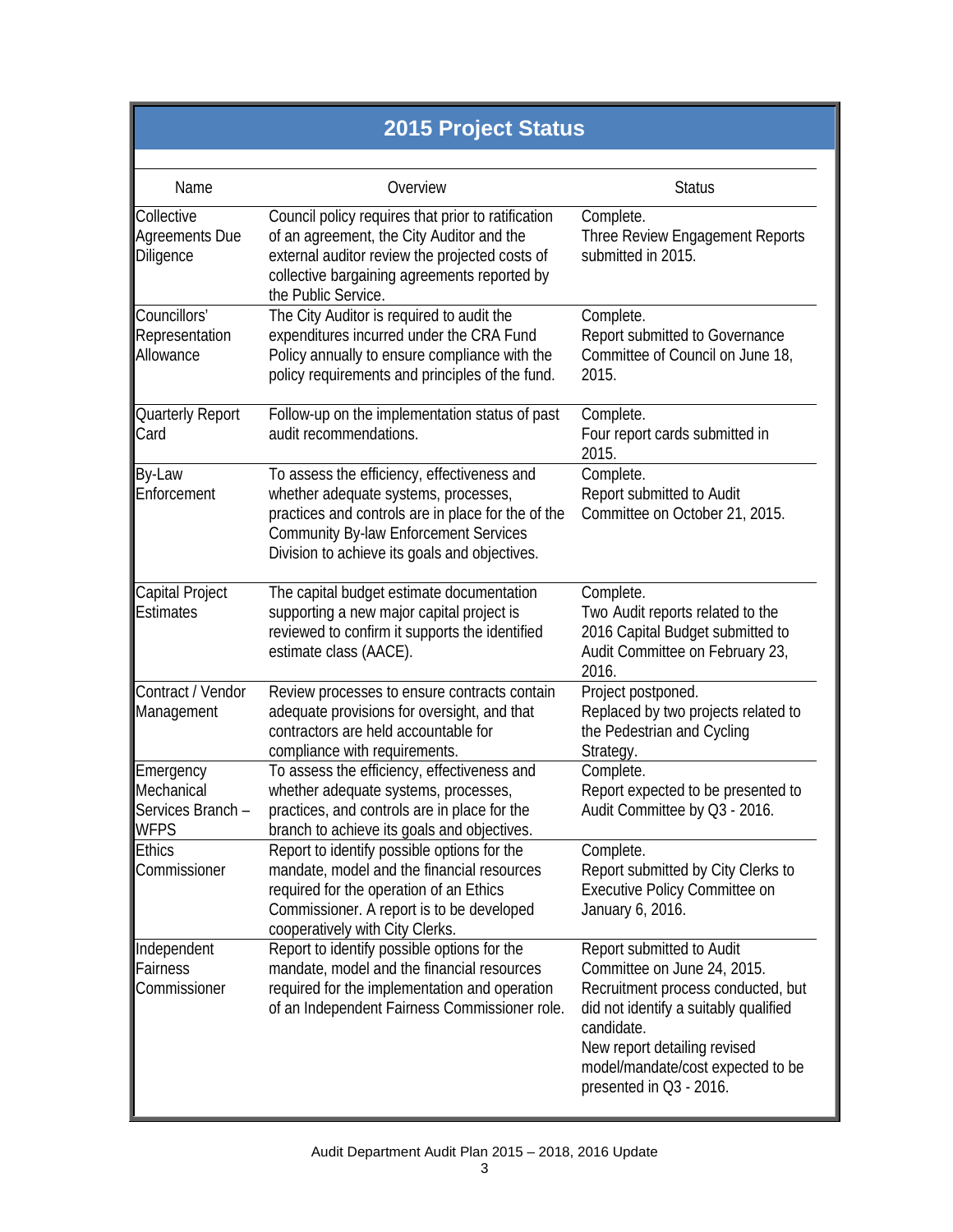| <b>2015 Project Status (Continued)</b>                                                                                             |                                                                                                                                                                                                                                                                                 |                                                                                                                                     |  |  |  |
|------------------------------------------------------------------------------------------------------------------------------------|---------------------------------------------------------------------------------------------------------------------------------------------------------------------------------------------------------------------------------------------------------------------------------|-------------------------------------------------------------------------------------------------------------------------------------|--|--|--|
| Name                                                                                                                               | Overview                                                                                                                                                                                                                                                                        | <b>Status</b>                                                                                                                       |  |  |  |
| Liabilities for<br>Contaminated<br>Sites                                                                                           | To ensure the appropriate processes are in<br>place to report liabilities for contaminated sites<br>in the City's financial statements in compliance<br>with Section PS 3260 - Liability for<br><b>Contaminated Sites under Canadian Public</b><br>Sector Accounting Standards. | Complete.<br>Report expected to be presented to<br>Audit Committee by Q3 - 2016.                                                    |  |  |  |
| Pedestrian and<br><b>Cycling Strategies</b><br>- Review of<br>Consultant<br>Contracts-<br>Employee Code of<br>Conduct <sup>1</sup> | Review of the procurement of the contract and<br>subcontracts related to the Pedestrian and<br>Cycling Strategy to ensure that all aspects of<br>the City of Winnipeg Code of Conduct have<br>been upheld.                                                                      | In progress.<br>Finalizing draft report. Report<br>expected to be presented to Audit<br>Committee by Q3 - 2016.                     |  |  |  |
| Pedestrian and<br><b>Cycling Strategies</b><br>- Review of<br>Procurement of<br>Contract and<br>Subcontract <sup>1</sup>           | Review of consultant contracts with regards to<br>the Pedestrian and Cycling Strategy, so as to<br>ensure all aspects of the contracts contain<br>necessary protections to the City of Winnipeg<br>and all aspects of the contracts are being<br>enforced.                      | Complete.<br>Report expected to be presented to<br>Audit Committee by Q3 - 2016.                                                    |  |  |  |
| <b>Real Estate</b><br>Management<br>Report<br>Implementation<br>Monitoring                                                         | Procurement and contract management of an<br>external agency to oversee the implementation<br>of recommendations from the Real Estate<br>Management Review.                                                                                                                     | Complete.<br>Report submitted to Audit<br>Committee on June 24, 2015.<br>Contract awarded to Deloitte LLP<br>based on RFP 750-2015. |  |  |  |
| Southwest<br><b>Transitway Capital</b><br>Project                                                                                  | Limited scope engagement to provide<br>assurance on a proactive basis of specific<br>aspects of the capital project.                                                                                                                                                            | In progress.<br>Project planning complete. First<br>status report to be submitted to<br>Audit Committee in Q3 - 2016.               |  |  |  |

Note 1: New Addition to Audit Plan. Approved by Council September 30, 2015.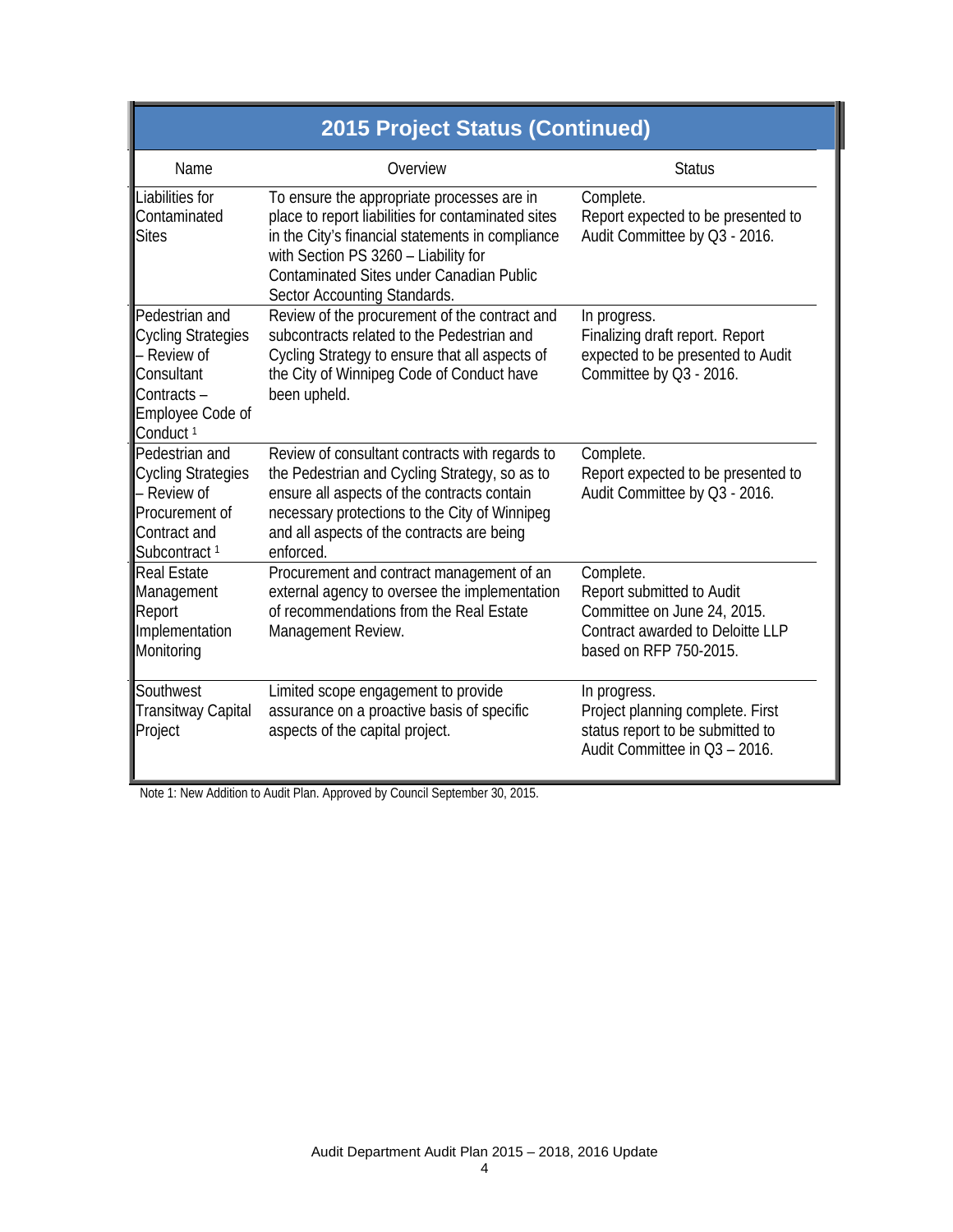| <b>Projects Proposed for 2016</b> |                                                                |                                                                                                                                                                                                                                                                                                                            |
|-----------------------------------|----------------------------------------------------------------|----------------------------------------------------------------------------------------------------------------------------------------------------------------------------------------------------------------------------------------------------------------------------------------------------------------------------|
| <b>Mandatory Projects</b>         |                                                                |                                                                                                                                                                                                                                                                                                                            |
| Assurance                         | <b>Collective Agreements</b><br>Due Diligence                  | Council policy requires that prior to ratification of an agreement,<br>the City Auditor and the external auditor review the full and long-<br>term costs of collective bargaining agreements reported by the<br>Public Service.                                                                                            |
|                                   | Councillors' Ward<br>Allowance                                 | The City Auditor is required to audit the expenditures incurred<br>under the CWA Fund Policy annually to ensure compliance with<br>the policy requirements and principles of the fund.                                                                                                                                     |
|                                   | Quarterly Report Card                                          | Follow-up on the implementation status of past audit<br>recommendations.                                                                                                                                                                                                                                                   |
| <b>New Projects</b>               |                                                                |                                                                                                                                                                                                                                                                                                                            |
| Advisory                          | Fraud & Waste Hotline<br>Performance Review                    | To evaluate program effectiveness and also explore opportunities<br>to provide the same service at a reduced cost.                                                                                                                                                                                                         |
|                                   | Peer Review <sup>1</sup>                                       | To obtain an industry opinion on whether the Department's quality<br>control system is suitably designed and operating effectively. A<br>peer review also provides assurance that the Department is<br>following its established policies and procedures and generally<br>accepted auditing standards.                     |
| Assurance                         | <b>Capital Project Estimates</b>                               | The capital budget estimate documentation supporting a new<br>major capital project is reviewed to confirm it supports the<br>identified estimate class (AACE).                                                                                                                                                            |
|                                   | Continuous Monitoring <sup>1</sup>                             | To evaluate the opportunity to implement continuous monitoring<br>to proactively monitor financial transactions, detect unusual<br>expenses and identify areas where internal controls should be<br>strengthened.                                                                                                          |
|                                   | Development Agreement<br>Parameters                            | Project dropped.<br>In 2015 the Planning Property & Development Department<br>initiated a clause by clause review of the Development<br>Agreement Parameters. The scope of the project involved<br>consultation with industry representatives and included an<br>oversight committee comprised of elected representatives. |
|                                   | Southwest Transitway<br>Capital Project                        | Limited scope engagement to provide assurance on a proactive<br>basis of specific aspects of the capital project.                                                                                                                                                                                                          |
|                                   | Winnipeg Police Board<br>Effectiveness Evaluation <sup>2</sup> | Section 50 of the Police Board's Rules of Practice and Procedure<br>requires a formal, comprehensive evaluation of the board's<br>effectiveness every three years to be conducted by the City's<br>Chief Performance Officer.                                                                                              |

Note 1: New Addition to Audit Plan. These two projects replace Development Agreement Parameters.

Note 2: The final report to be delivered upon completion of this project will be communicated initially to the Risk Management and Audit Committee of the Winnipeg Police Board. The report will also be communicated to Audit Committee for the next scheduled meeting following project completion.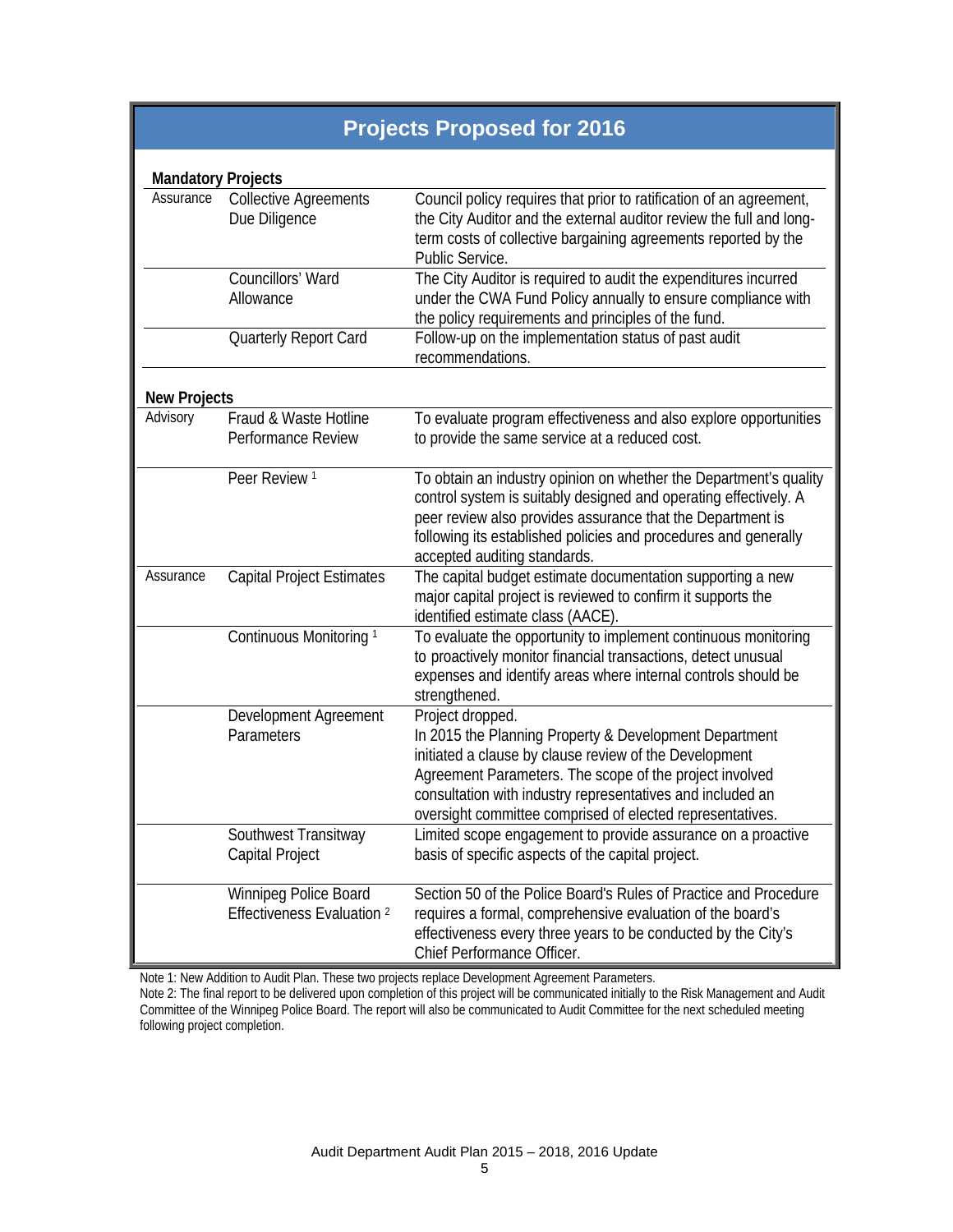| <b>Projects Proposed for 2017</b> |                                                       |                                                                                                                                                                                                                                                                                                                                |  |
|-----------------------------------|-------------------------------------------------------|--------------------------------------------------------------------------------------------------------------------------------------------------------------------------------------------------------------------------------------------------------------------------------------------------------------------------------|--|
| <b>Mandatory Projects</b>         |                                                       |                                                                                                                                                                                                                                                                                                                                |  |
| Assurance                         | <b>Collective Agreements</b><br>Due Diligence         | Council policy requires that prior to ratification of an agreement,<br>the City Auditor and the external auditor review the full and long-<br>term costs of collective bargaining agreements reported by the<br>Public Service.                                                                                                |  |
|                                   | Councillors' Ward<br>Allowance                        | The City Auditor is required to audit the expenditures incurred<br>under the CWA Fund Policy annually to ensure compliance with<br>the policy requirements and principles of the fund.                                                                                                                                         |  |
|                                   | Quarterly Report Card                                 | Follow-up on the implementation status of past audit<br>recommendations.                                                                                                                                                                                                                                                       |  |
| <b>New Projects</b>               |                                                       |                                                                                                                                                                                                                                                                                                                                |  |
| Assurance                         | <b>Capital Project Estimates</b>                      | The capital budget estimate documentation supporting a new<br>major capital project is reviewed to confirm it supports the<br>identified estimate class (AACE).                                                                                                                                                                |  |
|                                   | <b>Continuous Monitoring</b>                          | Review of regular reports to assist in proactively monitoring<br>financial transactions, detecting unusual expenses and identifying<br>areas where internal controls should be strengthened.                                                                                                                                   |  |
|                                   | Contract / Vendor<br>Management <sup>1</sup>          | Review processes to ensure contracts contain adequate<br>provisions for oversight, that contractors are held accountable for<br>compliance with requirements.                                                                                                                                                                  |  |
|                                   | <b>Grant Accountability</b><br>Follow-up              | To evaluate if the provision of grants are made in accordance<br>with Council policies and By-laws. To determine if the<br>accountability framework (administration, measurement,<br>reporting) provides sufficient oversight and if grantees are held<br>accountable for compliance with established terms and<br>conditions. |  |
|                                   | Neighbourhood<br>Revitalization                       | To assess the efficiency, effectiveness and whether adequate<br>systems, processes, practices and controls are in place to<br>support achievement of the goals and objectives identified for the<br>Neighbourhood Revitalization Service.                                                                                      |  |
|                                   | <b>Outdoor Aquatics Safety</b><br>Review <sup>2</sup> | To review of the safety processes and practices in place for the<br>aquatics services provided at all outdoor aquatic facilities.                                                                                                                                                                                              |  |
|                                   | Southwest Transitway<br>Capital Project               | Limited scope engagement to provide assurance on a proactive<br>basis of specific aspects of the capital project.                                                                                                                                                                                                              |  |

Note 1: Project moved from 2015.

Note 2: Additional consulting budget will be required to engage external consultants.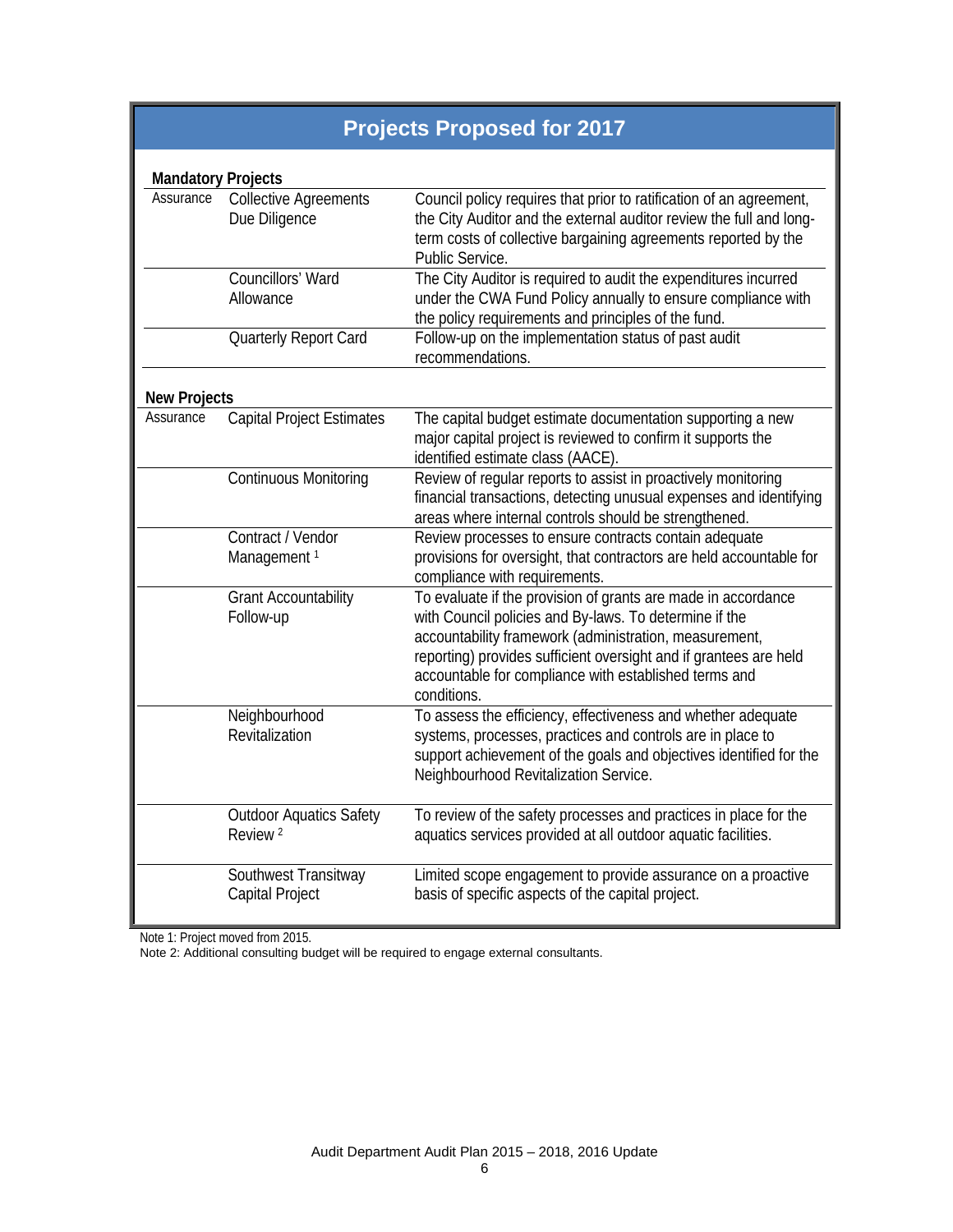| <b>Projects Proposed for 2018</b> |                                               |                                                                                                                                                                                                                                                              |  |  |
|-----------------------------------|-----------------------------------------------|--------------------------------------------------------------------------------------------------------------------------------------------------------------------------------------------------------------------------------------------------------------|--|--|
| <b>Mandatory Projects</b>         |                                               |                                                                                                                                                                                                                                                              |  |  |
| Assurance                         | <b>Collective Agreements</b><br>Due Diligence | Council policy requires that prior to ratification of an agreement,<br>the City Auditor and the external auditor review the full and long-<br>term costs of collective bargaining agreements reported by the<br>Public Service.                              |  |  |
|                                   | Councillors' Ward<br>Allowance                | The City Auditor is required to audit the expenditures incurred<br>under the CWA Fund Policy annually to ensure compliance with<br>the policy requirements and principles of the fund.                                                                       |  |  |
|                                   | Quarterly Report Card                         | Follow-up on the implementation status of past audit<br>recommendations.                                                                                                                                                                                     |  |  |
| <b>New Projects</b>               |                                               |                                                                                                                                                                                                                                                              |  |  |
| Assurance                         | Disaster Management<br>Planning               | To evaluate the adequacy of the current corporate governance<br>structure and coordination of disaster recovery planning for the<br>City's citizens, staff, facilities and critical systems in the event of a<br>large scale disaster.                       |  |  |
|                                   | Parks & Urban Forestry                        | To assess the efficiency, effectiveness and whether adequate<br>systems, processes, practices and controls are in place to<br>achieve the goals and objectives of the parks and Open Space<br>Division and to maintain and preserve the City's green assets. |  |  |
|                                   | Recycling & Waste<br>Minimization             | To assess the efficiency, effectiveness and whether adequate<br>systems, processes, practices and controls are in place to<br>achieve the goals and objectives of the Solid waste Division and<br>the Garbage and Recycling Master Plan.                     |  |  |
|                                   | Southwest Transitway<br>Capital Project       | Limited scope engagement to provide assurance on a proactive<br>basis of specific aspects of the capital project.                                                                                                                                            |  |  |